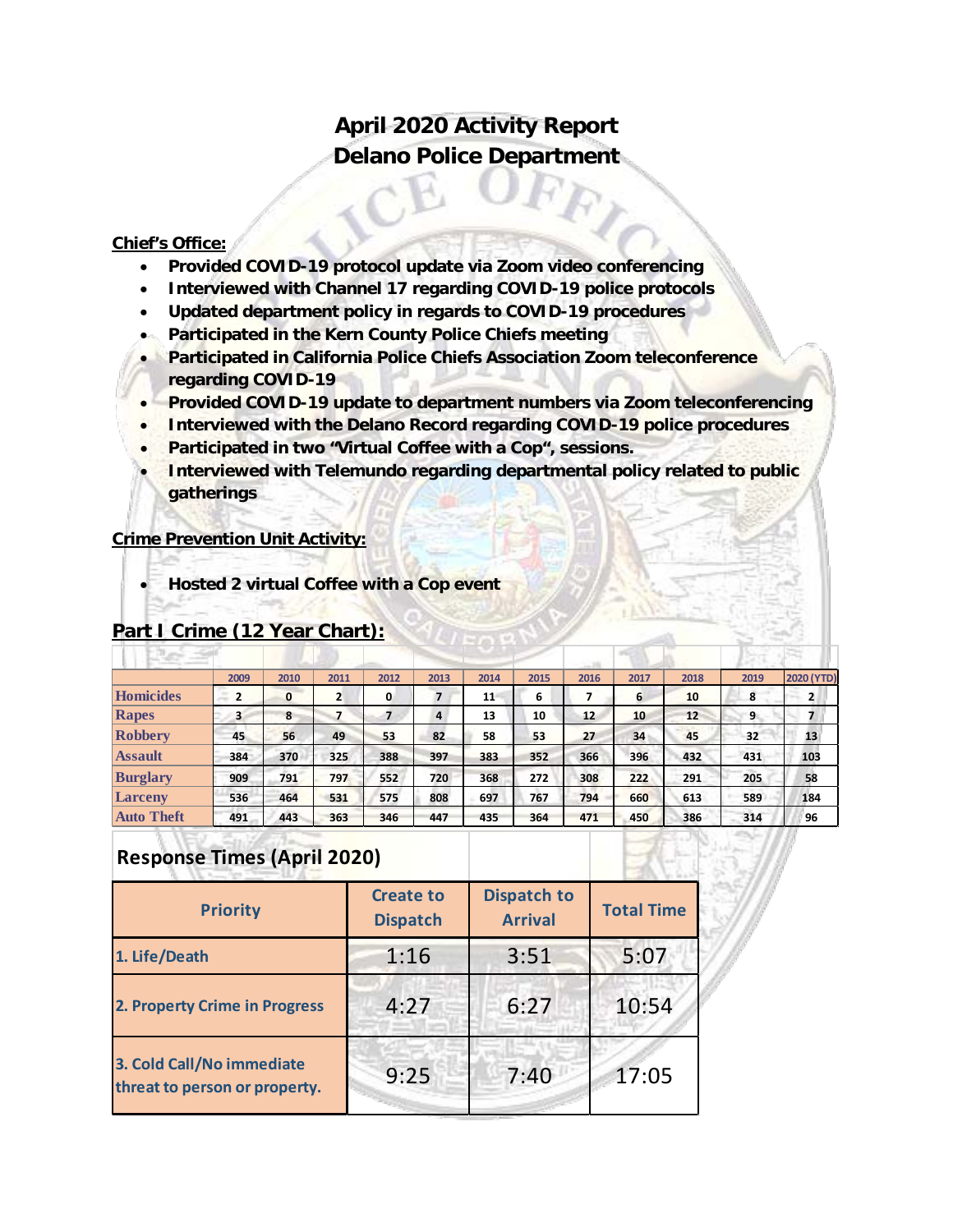#### **Traffic Unit:**

# **Refer to the following data regarding traffic related incidents for the month of April:**

| <b>Accident</b><br>Summary by                          | <b>Injury Traffic</b><br><b>Collisions</b> | <b>Non-Injury</b><br><b>Traffic Collisions</b> | <b>Hazardous</b><br><b>Citations Issued</b> | <b>Other Citations</b><br><b>Issued</b> |
|--------------------------------------------------------|--------------------------------------------|------------------------------------------------|---------------------------------------------|-----------------------------------------|
| Severity:<br><b>Fatal Traffic</b><br><b>Collisions</b> |                                            |                                                |                                             |                                         |
|                                                        | 4                                          | 10                                             |                                             |                                         |
|                                                        |                                            |                                                |                                             |                                         |

Source: RIMS Reports Version 26.07.02 (May 5, 2020)

#### **Special Operations: None Scheduled due to COVID-19**

#### Virtual Coffee with a Cop **– April 16th & April 28th The Traffic Unit participated in Virtual Coffee with a Cop via Zoom.**

**Collision:**

| <b>Primary Collision Factors:</b>       |
|-----------------------------------------|
| (4) 22107 CVC - Unsafe Turning Movement |
| $(3)$ 22350 CVC - Unsafe Speed          |
|                                         |

\*Primary collision factors are overall and not collision factors for common locations

#### **Patrol Division:**

|                           |            |          |          |     | <b>Patrol Statistics (12 Month Chart)</b> |      |      |     |                |                                              |     |    |
|---------------------------|------------|----------|----------|-----|-------------------------------------------|------|------|-----|----------------|----------------------------------------------|-----|----|
|                           | <b>May</b> | June     | July     | Aug | Sept.                                     | Oct. | Nov. |     |                | Dec. Jan. 2020 Feb. 2020 Mar. 2020 Apr. 2020 |     |    |
| <b>Felony Arrest</b>      | 24         | 25       | 38       | 28  | 42                                        | 47   | 29   | 27  | 19             | 39                                           | 20  | 11 |
| <b>Misdemeanor Arrest</b> | 86         | 91       | 97       | 101 | 110                                       | 114  | 99   | 94  | 97             | 102                                          | 74  | 25 |
| <b>Citations</b>          | 212        | 213      | 187      | 191 | 217                                       | 192  | 178  | 151 | 158            | 232                                          | 141 | 28 |
| FI's                      | 19         | 29       | 13       |     |                                           | 12   | 3    |     |                | 14                                           | з   |    |
| <b>K9 Deployments</b>     | N/A        | 0        | $\bf{0}$ | 0   |                                           | 20   | 4    | 11  | 9              | 20                                           | 0   |    |
| <b>K9 Apprehensions</b>   | N/A        | $\bf{0}$ | 0        | 0   | 0                                         | 2    | 0    |     | $\overline{a}$ | 9                                            | 0   |    |